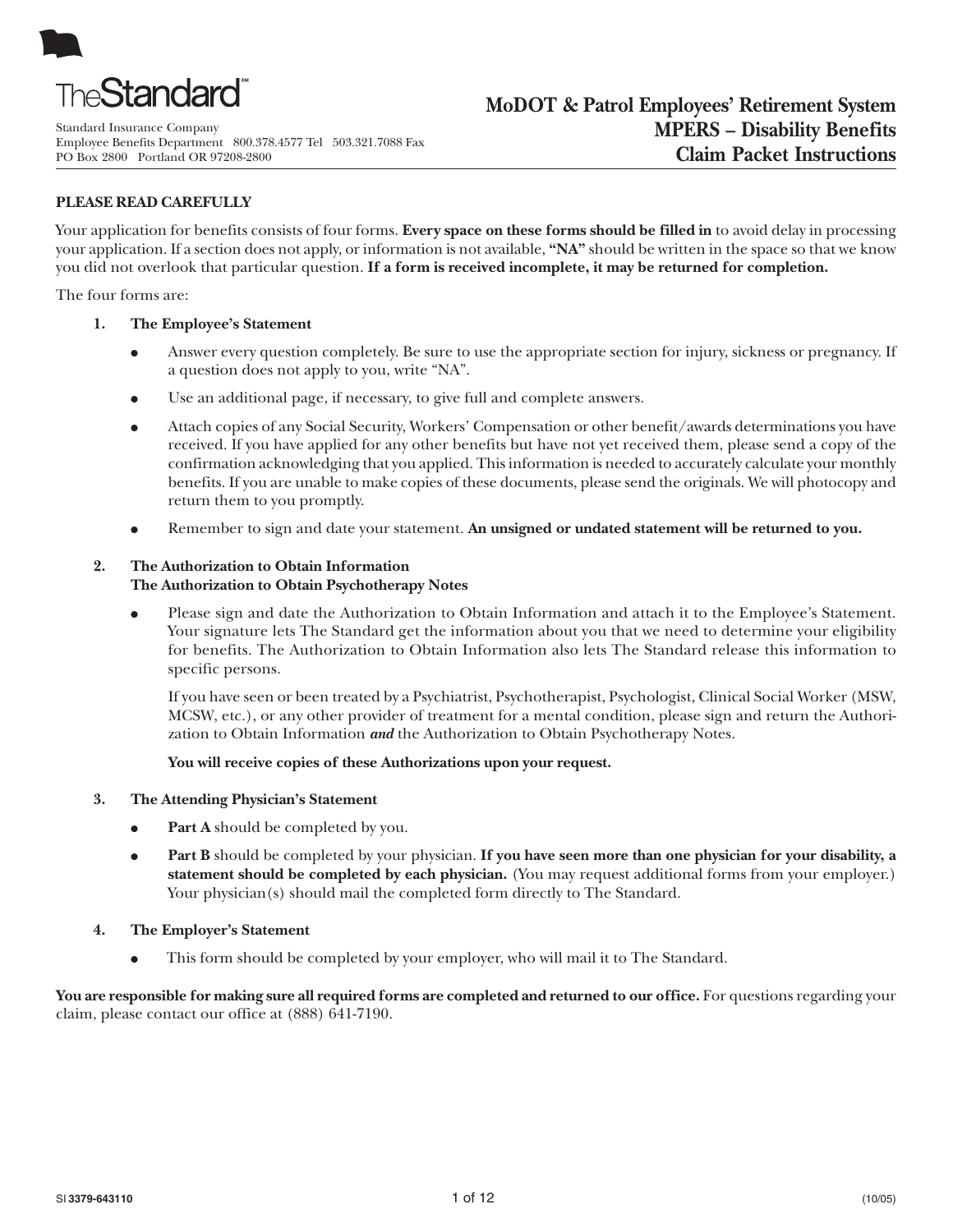**Reset**

## *Please type or print. Form may be returned for unanswered questions.*

| I am applying for: | $\Box$ Long Term Disability $\Box$ Work Related Disability |  |  |  |
|--------------------|------------------------------------------------------------|--|--|--|
|--------------------|------------------------------------------------------------|--|--|--|

| 1. CLAIMANT                                                                                              |                                                                                                                  |                                                                                                                                                                              |
|----------------------------------------------------------------------------------------------------------|------------------------------------------------------------------------------------------------------------------|------------------------------------------------------------------------------------------------------------------------------------------------------------------------------|
|                                                                                                          |                                                                                                                  |                                                                                                                                                                              |
|                                                                                                          |                                                                                                                  |                                                                                                                                                                              |
|                                                                                                          |                                                                                                                  |                                                                                                                                                                              |
|                                                                                                          |                                                                                                                  | $\Box$ Male<br>Female Height: Weight: _________                                                                                                                              |
|                                                                                                          |                                                                                                                  |                                                                                                                                                                              |
| 2. EMPLOYMENT                                                                                            |                                                                                                                  |                                                                                                                                                                              |
|                                                                                                          |                                                                                                                  |                                                                                                                                                                              |
|                                                                                                          |                                                                                                                  |                                                                                                                                                                              |
|                                                                                                          |                                                                                                                  | <u>and the state of the state of the state of the state of the state of the state of the state of the state of th</u>                                                        |
| State your job title and describe your duties at work.                                                   |                                                                                                                  |                                                                                                                                                                              |
|                                                                                                          |                                                                                                                  |                                                                                                                                                                              |
|                                                                                                          |                                                                                                                  |                                                                                                                                                                              |
| Is your disability work-related?<br>$\Box$ Yes                                                           | $\Box$ No                                                                                                        |                                                                                                                                                                              |
| Have you filed a Workers' Compensation claim?<br><u> </u> Yes<br><br><u> </u> No                         |                                                                                                                  |                                                                                                                                                                              |
|                                                                                                          |                                                                                                                  |                                                                                                                                                                              |
|                                                                                                          |                                                                                                                  |                                                                                                                                                                              |
| Are you now or have you worked at your occupation or any other occupation since the date of your injury? |                                                                                                                  | $\Box$ Yes $\Box$ No                                                                                                                                                         |
| If yes, list names of employers, addresses, telephone numbers, and dates of employment.                  |                                                                                                                  |                                                                                                                                                                              |
|                                                                                                          |                                                                                                                  |                                                                                                                                                                              |
| $\Box$ Yes $\Box$ No<br>Are you self-employed at any activity?                                           |                                                                                                                  |                                                                                                                                                                              |
|                                                                                                          |                                                                                                                  |                                                                                                                                                                              |
| Date you resumed full-time work: _                                                                       | Work Phone: $(\_\_)$                                                                                             | Extension:                                                                                                                                                                   |
|                                                                                                          |                                                                                                                  |                                                                                                                                                                              |
|                                                                                                          |                                                                                                                  | 3. SICKNESS Please list all sickness which contribute to your being unable to work at your occupation. Use additional page, if necessary, to give full and complete answers. |
| Sickness:                                                                                                | and the control of the control of the control of the control of the control of the control of the control of the | Date First Noticed                                                                                                                                                           |
| State what you believe caused your sickness.                                                             |                                                                                                                  | Date First Noticed                                                                                                                                                           |
|                                                                                                          |                                                                                                                  |                                                                                                                                                                              |
|                                                                                                          |                                                                                                                  |                                                                                                                                                                              |

Have you ever had the same condition or a related sickness before?  $\Box$  Yes  $\Box$  No Date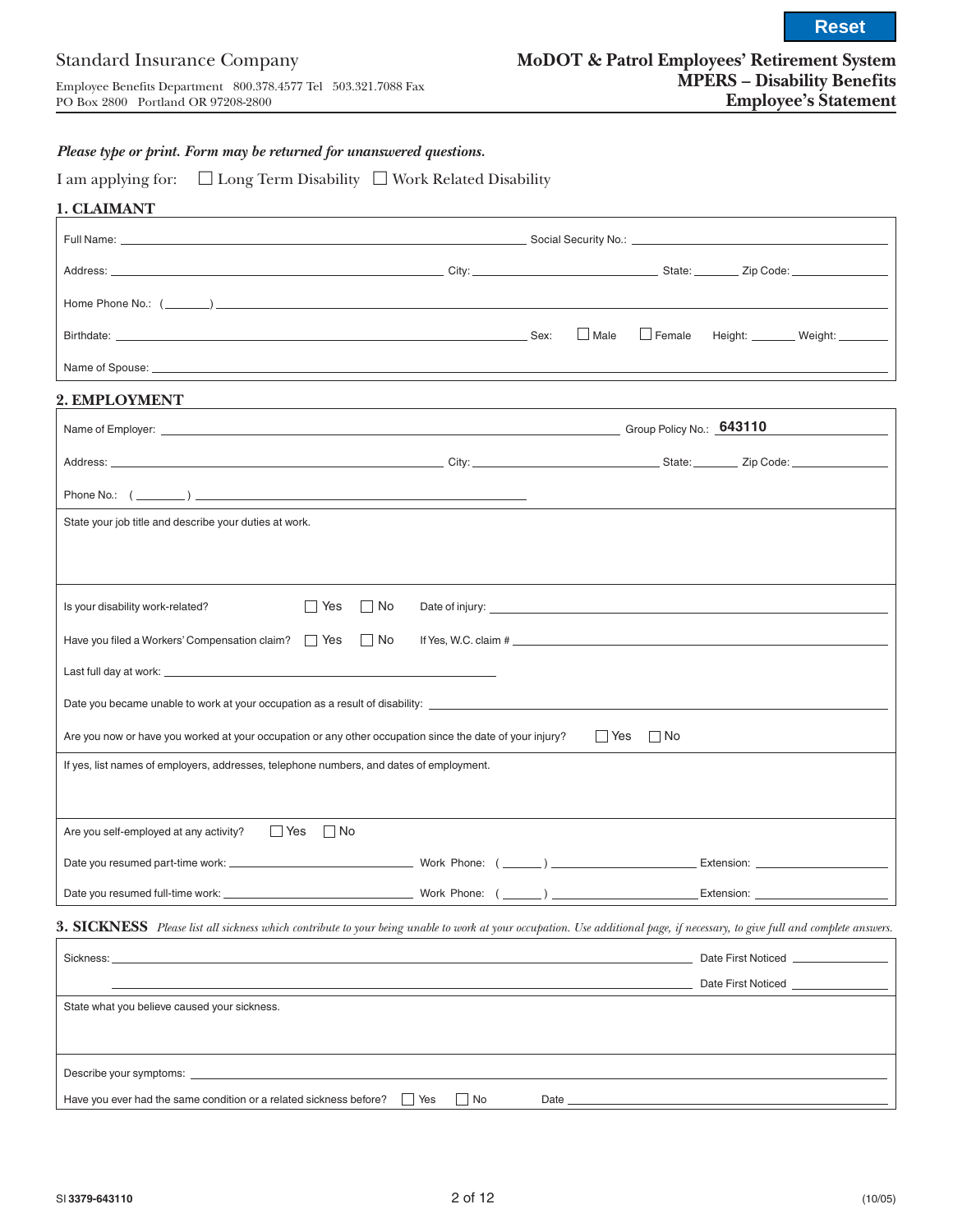| Cause of Injuries: et al. 2010 and 2010 and 2010 and 2010 and 2010 and 2010 and 2010 and 2010 and 2010 and 201                                                                                                                      |                                                                                                      |
|-------------------------------------------------------------------------------------------------------------------------------------------------------------------------------------------------------------------------------------|------------------------------------------------------------------------------------------------------|
| Time, Date and Location of Injuries.                                                                                                                                                                                                |                                                                                                      |
|                                                                                                                                                                                                                                     |                                                                                                      |
| <b>5. PREGNANCY</b>                                                                                                                                                                                                                 |                                                                                                      |
|                                                                                                                                                                                                                                     |                                                                                                      |
|                                                                                                                                                                                                                                     |                                                                                                      |
| Please indicate any foreseeable complications.                                                                                                                                                                                      |                                                                                                      |
|                                                                                                                                                                                                                                     |                                                                                                      |
| 6. ATTENDING PHYSICIAN List all physicians consulted for this injury, sickness or pregnancy. Use separate sheet, if needed.                                                                                                         |                                                                                                      |
| Physician's Name: <u>Contract Communication</u> Specialty: Contract Communication Phone No.: (Communication Phone No.: (Communication Phone No.: (Communication Phone No.: (Communication Phone No.: (Communication Phone No.: (Com |                                                                                                      |
|                                                                                                                                                                                                                                     |                                                                                                      |
|                                                                                                                                                                                                                                     |                                                                                                      |
|                                                                                                                                                                                                                                     |                                                                                                      |
| Physician's Name: <u>Contract Communication</u> Specialty: Contract Communication Phone No.: (Communication Phone No.: (Communication Phone No.: (Communication Phone No.: (Communication Phone No.: (Communication Phone No.: (Com |                                                                                                      |
|                                                                                                                                                                                                                                     |                                                                                                      |
|                                                                                                                                                                                                                                     |                                                                                                      |
|                                                                                                                                                                                                                                     |                                                                                                      |
| Physician's Name: <b>Example 2018</b> Contact Contact Contact Contact Contact Contact Contact Contact Contact Contact Contact Contact Contact Contact Contact Contact Contact Contact Contact Contact Contact Contact Contact Cont  |                                                                                                      |
|                                                                                                                                                                                                                                     |                                                                                                      |
|                                                                                                                                                                                                                                     |                                                                                                      |
|                                                                                                                                                                                                                                     |                                                                                                      |
| Note: Please complete Part A on page 9 of the Attending Physician's Statement.                                                                                                                                                      |                                                                                                      |
| 7. HOSPITAL If you were hospitalized for this condition, please complete. Please attach copy of hospital bill if available.                                                                                                         |                                                                                                      |
| Hospital Name: <u>Department of the Contractor</u> Contractor Contractor Contractor Contractor Contractor Contractor                                                                                                                | Address: Address: Address: Address: Address: Address: Address: Address: Address: Address: Address: A |
| From: The contract of the contract of the contract of the contract of the contract of the contract of the contract of the contract of the contract of the contract of the contract of the contract of the contract of the cont      |                                                                                                      |
| through: <b>https://www.francellefacturers/information</b> Reason for hospitalization:<br>From:                                                                                                                                     |                                                                                                      |
|                                                                                                                                                                                                                                     |                                                                                                      |
|                                                                                                                                                                                                                                     |                                                                                                      |
| Date<br>Physician's Name<br>Ailment                                                                                                                                                                                                 | <b>Complete Address</b>                                                                              |
|                                                                                                                                                                                                                                     |                                                                                                      |
|                                                                                                                                                                                                                                     |                                                                                                      |
| <b>8. HISTORY</b> List all sickness or injuries for which you have received treatment over the past five years. Use separate sheet if needed.                                                                                       |                                                                                                      |
|                                                                                                                                                                                                                                     |                                                                                                      |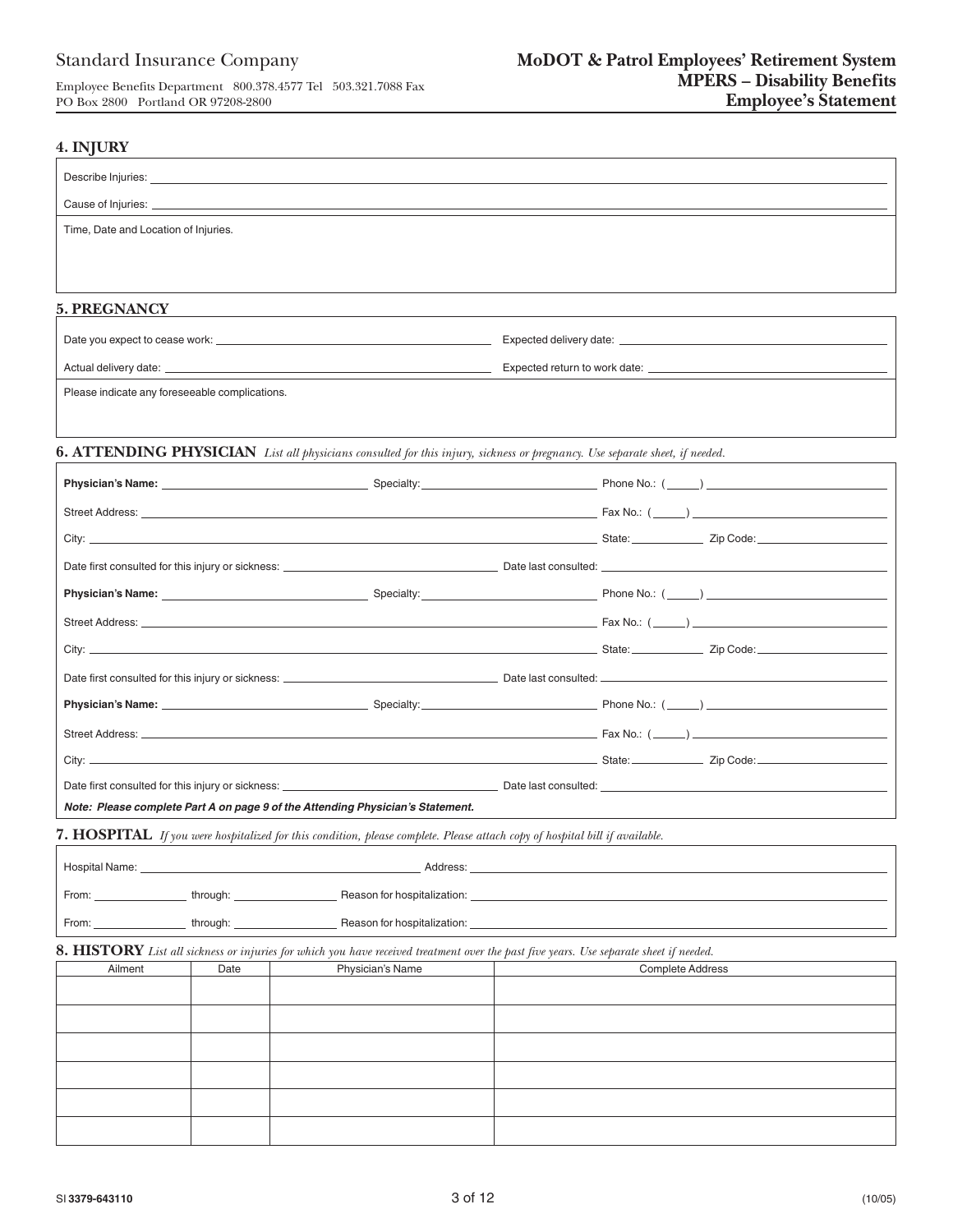#### **9. DEDUCTIBLE INCOME**

| Have you applied for or are you receiving<br>benefits from:                             |                          | <b>Applied</b><br>Yes No    | Receiving<br>Yes No |        | Date Applied<br>For | Weekly | Amount Received<br>Monthly | Effective<br>Date |
|-----------------------------------------------------------------------------------------|--------------------------|-----------------------------|---------------------|--------|---------------------|--------|----------------------------|-------------------|
| a. Social Security                                                                      |                          | $\Box$<br>П                 | □                   | $\Box$ |                     |        |                            |                   |
| $\Box$<br>$\Box$<br>$\Box$<br>b. Workers' Compensation                                  |                          |                             | $\Box$              |        |                     |        |                            |                   |
| $\Box$<br>$\Box$<br>$\Box$<br>c. Share Leave                                            |                          |                             | $\Box$              |        |                     |        |                            |                   |
| d. Other<br>(e.g., unemployment or union benefits, etc.)                                |                          | $\Box$<br>$\Box$            | $\Box$              | $\Box$ |                     |        |                            |                   |
| Please send copies of any letters or notices approving or denying benefits.             |                          |                             |                     |        |                     |        |                            |                   |
| 10. VOCATIONAL Complete the following and/or attach a resume.                           |                          |                             |                     |        |                     |        |                            |                   |
| <b>Education level</b>                                                                  | Yes No                   | If no, last grade attended. |                     |        |                     |        |                            |                   |
| Grade School Graduate                                                                   | □<br>□                   |                             |                     |        |                     |        |                            |                   |
| <b>High School Graduate</b>                                                             | $\Box$<br>$\Box$         |                             |                     |        |                     |        |                            |                   |
| GED                                                                                     | $\Box$<br>$\Box$         |                             |                     |        |                     |        |                            |                   |
| College Graduate                                                                        | □<br>□                   | Degree                      |                     | Major  |                     |        |                            |                   |
| Post Graduate                                                                           | $\Box$<br>П              | Degree                      |                     | Major  |                     |        |                            |                   |
| Work Experience: Complete the following starting with your most recent work experience. | If yes, please describe. |                             |                     |        |                     |        |                            |                   |
| Job Title & Employer                                                                    |                          | Dates of Employment         |                     |        | Duties              |        |                            | Last Salary       |
| 1.                                                                                      | From:                    |                             |                     |        |                     |        |                            |                   |
|                                                                                         | To:                      |                             |                     |        |                     |        |                            |                   |
| 2.                                                                                      | From:                    |                             |                     |        |                     |        |                            |                   |
|                                                                                         | To:                      |                             |                     |        |                     |        |                            |                   |
| 3.                                                                                      | From:                    |                             |                     |        |                     |        |                            |                   |
|                                                                                         | To:                      |                             |                     |        |                     |        |                            |                   |
| 4.                                                                                      | From:                    |                             |                     |        |                     |        |                            |                   |
|                                                                                         | To:                      |                             |                     |        |                     |        |                            |                   |
| 5.                                                                                      | From:                    |                             |                     |        |                     |        |                            |                   |
|                                                                                         | To:                      |                             |                     |        |                     |        |                            |                   |

#### **Acknowledgement**

I hereby certify that the answers I have made to the foregoing questions are both complete and true to the best of my knowledge and belief. Some states require us to inform you that any person who, knowingly and with inten belief. Some states require us to inform you that any person who, knowingly and with intent to injure, defraud or deceive an insurance<br>company, or other person, files a statement containing false or misleading information fraudulent insurance act which is subject to civil and/or criminal penalties, depending upon the state. Such actions may be deemed a felony and substantial fines may be imposed.

SIGNATURE DATE DESCRIPTION OF SERVICES AND LOCAL CONTRACTOR OF SERVICES AND DRIVE DATE DATE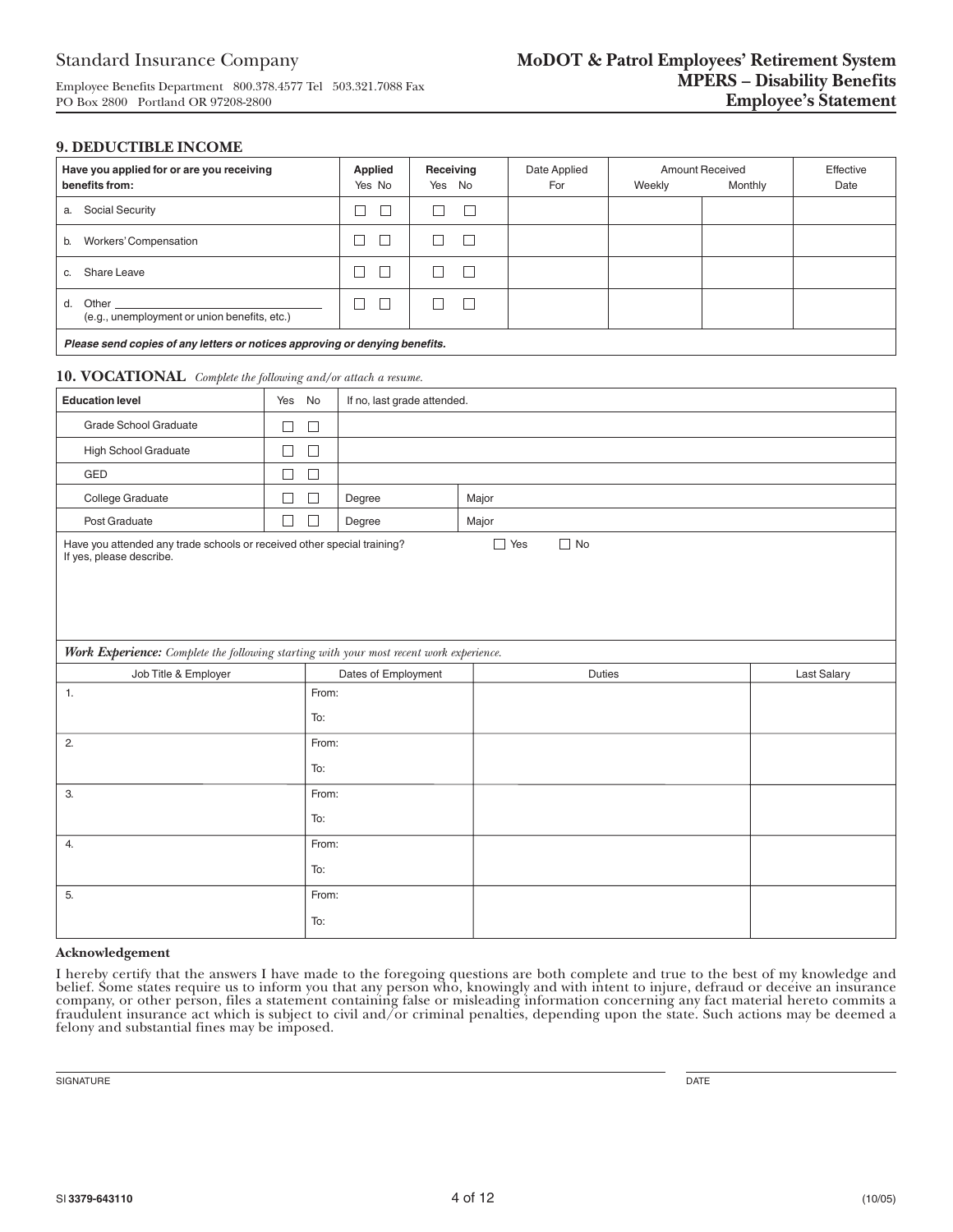**I AUTHORIZE THESE PERSONS** having any records or knowledge of me or my health:

- Any physician, medical practitioner or health care provider.
- Any hospital, clinic, pharmacy or other medical or medically related facility or association.
- Any insurance or annuity company.
- Any employer or plan sponsor.
- Any organization or entity administering a benefit program or an annuity program.
- Any educational, vocational or rehabilitational organization or program.
- Any consumer reporting agency, financial institution, accountant, or tax preparer.
- Any government agency (*for example, Social Security Administration, Public Retirement System, Railroad Retirement Board, etc.).*

## **TO GIVE THIS INFORMATION:**

- Charts, notes, x-rays, operative reports, lab and medication records and all other medical information about me, including medical history, diagnosis, testing and test results. Prognosis and treatment of any physical or mental condition, including:
	- Any disorder of the immune system, including HIV, Acquired Immune Deficiency Syndrome (AIDS) or other related syndromes or complexes.
	- Any communicable disease or disorder.
	- Any psychiatric or psychological condition, including test results, but excluding psychotherapy notes. Psychotherapy notes do not include a summary of diagnosis, functional status, the treatment plan, symptoms, prognosis and progress to date.
	- Any condition, treatment, or therapy related to substance abuse, including alcohol and drugs.

**and:**

• Any non-medical information requested about me, including such things as education, employment history, earnings or finances, or eligibility for other benefits including retirement benefits and retirement plan contributions (*for example, Social Security Administration, Public Retirement System, Railroad Retirement Board, claims status, benefit amounts and effective dates, etc.).*

## **TO STANDARD INSURANCE COMPANY (THE STANDARD).**

- I acknowledge that any agreements I have made to restrict my protected health information do not apply to this authorization and I instruct the persons and organizations identified above to release and disclose my entire medical record without restriction. I understand that The Standard will use the information to determine my eligibility or entitlement for insurance benefits.
- I understand and agree that this authorization shall remain in force throughout the duration of my claim for benefits with The Standard. I understand that I have the right to refuse to sign this authorization and a right to revoke this authorization at any time by sending a written statement to The Standard, except to the extent it has been relied upon to disclose requested records. A revocation of the authorization, or the failure to sign the authorization, may impair The Standard's ability to evaluate or process my claim and may be a basis for denying my claim for benefits.
- I understand that in the course of conducting its business, The Standard may disclose to other parties information it has about me. The Standard may release this information about me to a reinsurer, a plan administrator, or any person performing business or legal services for The Standard in connection with my claim.
- I understand that The Standard complies with state and federal laws and regulations enacted to protect my privacy. I also understand that the information disclosed to The Standard pursuant to this authorization may be subject to redisclosure with my authorization or as otherwise permitted or required by law. (Disability coverage is not subject to the Privacy Rules of the Health Insurance Portability and Accountability Act [HIPAA] and therefore the release of information to The Standard is not protected under the Act.)
- I acknowledge that I have read the authorization and the state variations *(if applicable)* on page 6. A photocopy or facsimile of this authorization is as valid as the original and will be provided to me upon request.

Name *(please print)* Social Security No.

Signature of Claimant/Representative Date

If signature is provided by legal representative (e.g., Attorney in Fact, guardian or conservator), please attach documentation of legal status.

*This Authorization is a two-page document. Please see page 6 for additional terms and information. Both pages are part of the Authorization.*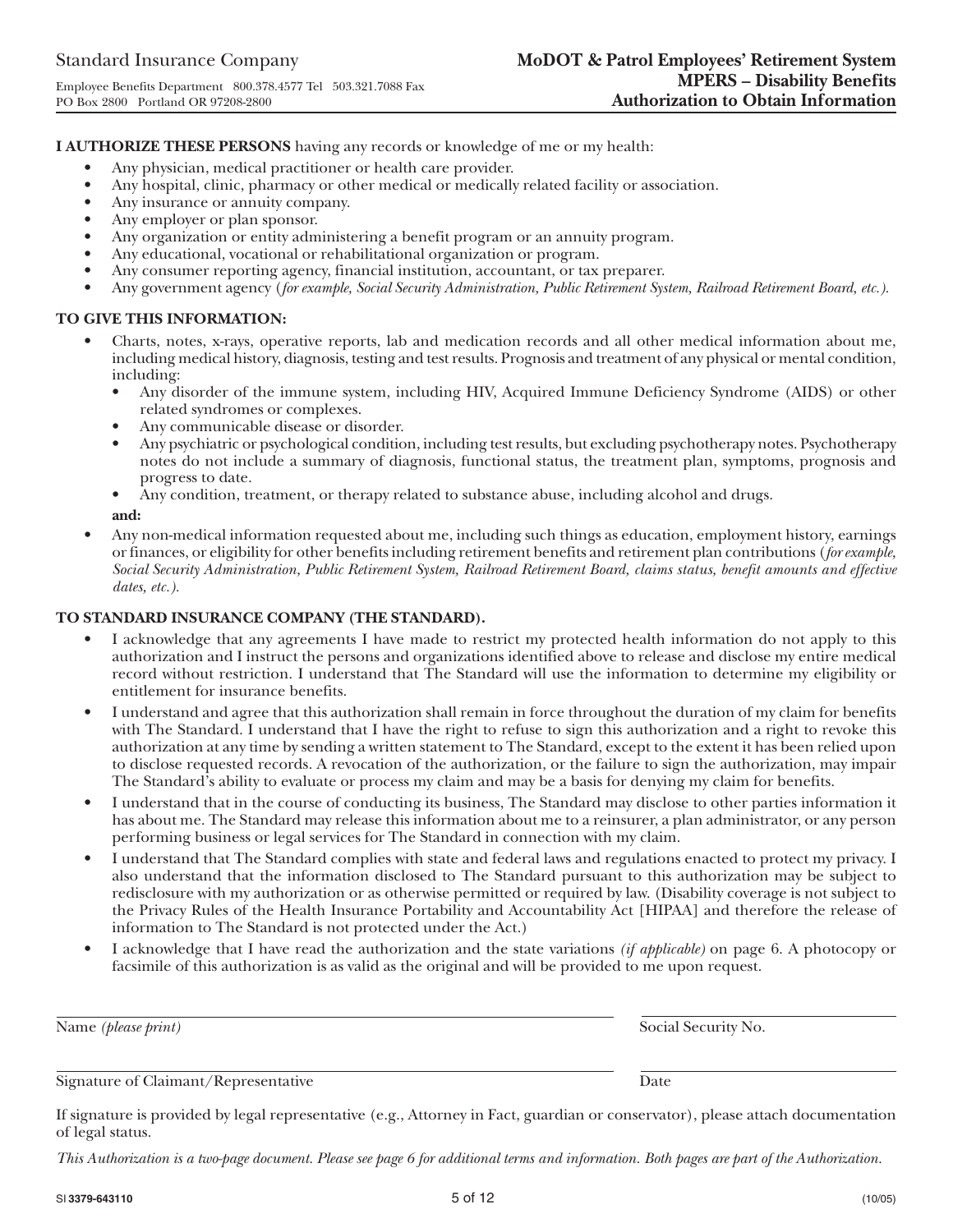Some states require us to provide the following information to you and to those persons and entities disclosing information about you:

## **FOR RESIDENTS OF MINNESOTA**

PO Box 2800 Portland OR 97208-2800

This authorization excludes the release of information about HBV (Hepatitis B Virus), HCV (Hepatitis C Virus), or HIV (Human Immunodeficiency Virus) tests which were administered (1) to a criminal offender or crime victim as a result of a crime that was reported to the police; (2) to a patient who received the services of emergency medical services personnel at a hospital or medical care facility; (3) to emergency medical personnel who were tested as a result of performing emergency medical services. The term "emergency medical personnel" includes individuals employed to provide pre-hospital emergency services; licensed police officers, firefighters, paramedics, emergency medical technicians, licensed nurses, rescue squad personnel, or to other individuals who serve as volunteers of an ambulance service who provide emergency medical services; crime lab personnel, correctional guards, including security guards, at the Minnesota security hospital, who experience a significant exposure to an inmate who is transported to a facility for emergency medical care; and other persons who render emergency care or assistance at the scene of an emergency, or while an injured person is being transported to receive medical care and who would qualify for immunity under the good samaritan law.

## **FOR RESIDENTS OF NEW MEXICO**

The state of New Mexico requires us to provide you with the following information pursuant to its Domestic Abuse Insurance Protection Act.

The accompanying Authorization to Obtain Information allows Standard Insurance Company to obtain personal information as it determines your eligibility for insurance benefits. The information obtained from you and from other sources may include confidential abuse information. "Confidential abuse information" means information about acts of domestic abuse or abuse status, the work or home address or telephone number of a victim of domestic abuse or the status of an applicant or insured as a family member, employer or associate of a victim of domestic abuse or a person with whom an applicant or insured is known to have a direct, close personal, family or abuse-related counseling relationship. With respect to confidential abuse information, you may revoke this authorization in writing, effective ten days after receipt by The Standard, understanding that doing so may result in a claim being denied or may adversely affect a pending insurance action.

The Standard is prohibited by law from using abuse status as a basis for denying, refusing to issue, renew or reissue or canceling or otherwise terminating a policy, restricting or excluding coverage or benefits of a policy or charging a higher premium for a policy.

Upon written request you have the right to review your confidential abuse information obtained by The Standard. Within 30 business days of receiving the request, The Standard will mail you a copy of the information pertaining to you. After you have reviewed the information, you may request that we correct, amend or delete any confidential abuse information which you believe is incorrect. The Standard will carefully review your request and make changes when justified. If you would like more information about this right or our information practices, a full notice can be obtained by writing to us.

If you wish to be a protected person (a victim of domestic abuse who has notified The Standard that you are or have been a victim of domestic abuse) and participate in The Standard's location information confidentiality program, your request should be sent to the same address above.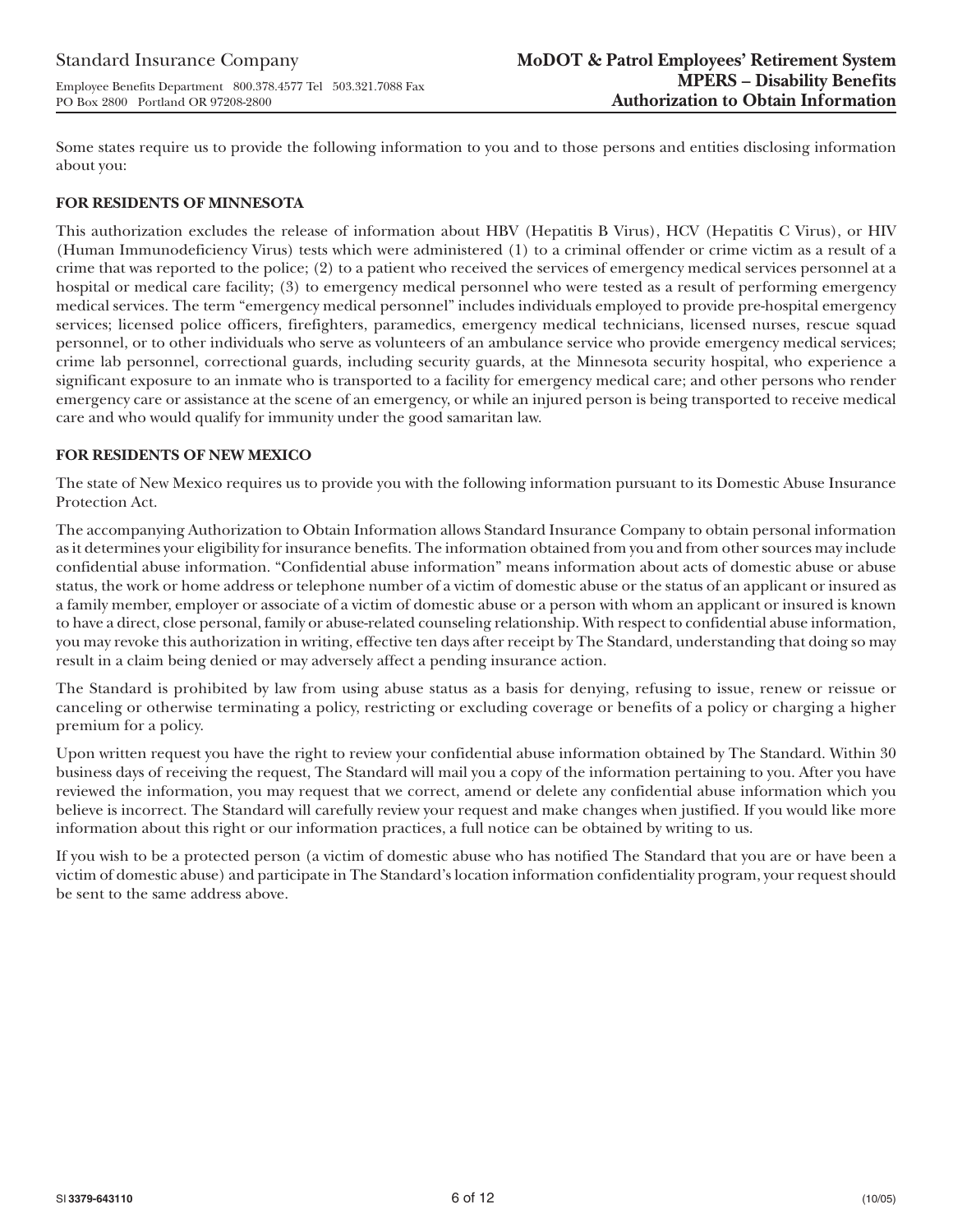**I AUTHORIZE THESE PERSONS** having any records or knowledge of me or my health:

- Any physician, medical practitioner or health care provider; and
- Any hospital, clinic, or other medical or medically related facility or association.

## **TO GIVE THIS INFORMATION:**

Notes recorded by a health care provider who is a mental health professional documenting or analyzing the contents of conversation(s) during a private counseling session or a group, joint, or family counseling session and that are separated from the rest of my medical record.

## **TO STANDARD INSURANCE COMPANY (THE STANDARD).**

- I acknowledge that any agreements I have made to restrict my protected health information do not apply to this authorization and I instruct the persons and organizations identified above to release and disclose my entire medical record without restriction. I understand that The Standard will use the information to determine my eligibility or entitlement for insurance benefits.
- I understand and agree that this authorization shall remain in force throughout the duration of my claim for benefits with The Standard. I understand that I have the right to refuse to sign this authorization and a right to revoke this authorization at any time by sending a written statement to The Standard, except to the extent it has been relied upon to disclose requested records. A revocation of the authorization, or the failure to sign the authorization, may impair The Standard's ability to evaluate or process my claim and may be a basis for denying my claim for benefits.
- I understand that in the course of conducting its business, The Standard may disclose to other parties information it has about me. The Standard may release this information about me to a reinsurer, a plan administrator, or any person performing business or legal services for The Standard in connection with my claim.
- I understand that The Standard complies with state and federal laws and regulations enacted to protect my privacy. I also understand that the information disclosed to The Standard pursuant to this authorization may be subject to redisclosure with my authorization or as otherwise permitted or required by law. (Disability coverage is not subject to the Privacy Rules of the Health Insurance Portability and Accountability Act [HIPAA] and therefore the release of information to The Standard is not protected under the Act.)
- I acknowledge that I have read the authorization and the state variations *(if applicable)* on page 8. A photocopy or facsimile of this authorization is as valid as the original and will be provided to me upon request.

| Name ( <i>please print</i> )         | Social Security No. |
|--------------------------------------|---------------------|
| Signature of Claimant/Representative | Date                |
|                                      |                     |

If signature is provided by legal representative (e.g., Attorney in Fact, guardian or conservator), please attach documentation of legal status.

*This Authorization is a two-page document. Please see page 8 for additional terms and information. Both pages are part of the Authorization.*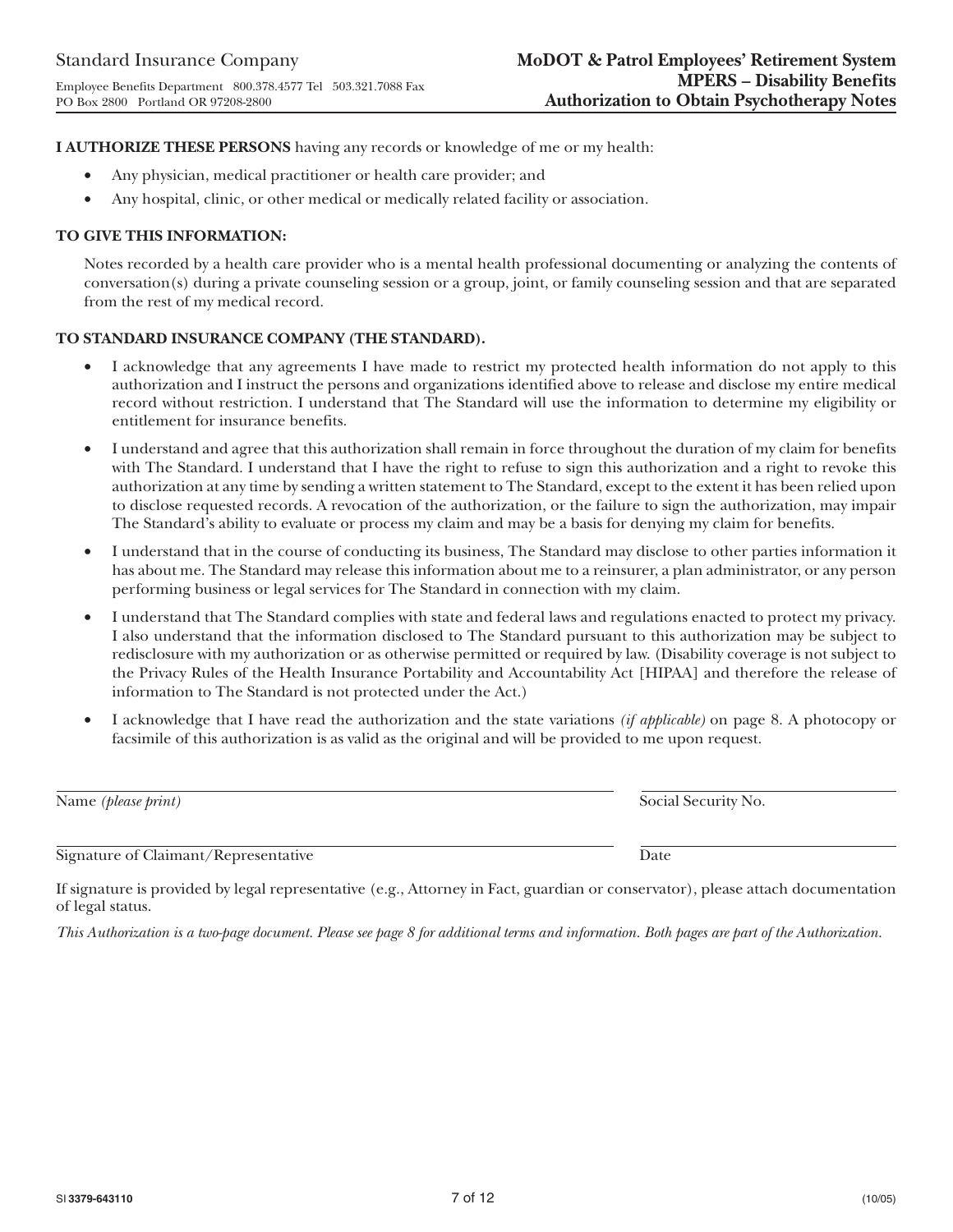Some states require us to provide the following information to you and to those persons and entities disclosing information about you:

## **FOR RESIDENTS OF MINNESOTA**

This authorization excludes the release of information about HBV (Hepatitis B Virus), HCV (Hepatitis C Virus), or HIV (Human Immunodeficiency Virus) tests which were administered (1) to a criminal offender or crime victim as a result of a crime that was reported to the police; (2) to a patient who received the services of emergency medical services personnel at a hospital or medical care facility; (3) to emergency medical personnel who were tested as a result of performing emergency medical services. The term "emergency medical personnel" includes individuals employed to provide pre-hospital emergency services; licensed police officers, firefighters, paramedics, emergency medical technicians, licensed nurses, rescue squad personnel, or to other individuals who serve as volunteers of an ambulance service who provide emergency medical services; crime lab personnel, correctional guards, including security guards, at the Minnesota security hospital, who experience a significant exposure to an inmate who is transported to a facility for emergency medical care; and other persons who render emergency care or assistance at the scene of an emergency, or while an injured person is being transported to receive medical care and who would qualify for immunity under the good samaritan law.

## **FOR RESIDENTS OF NEW MEXICO**

The state of New Mexico requires us to provide you with the following information pursuant to its Domestic Abuse Insurance Protection Act.

The accompanying Authorization to Obtain Information allows Standard Insurance Company to obtain personal information as it determines your eligibility for insurance benefits. The information obtained from you and from other sources may include confidential abuse information. "Confidential abuse information" means information about acts of domestic abuse or abuse status, the work or home address or telephone number of a victim of domestic abuse or the status of an applicant or insured as a family member, employer or associate of a victim of domestic abuse or a person with whom an applicant or insured is known to have a direct, close personal, family or abuse-related counseling relationship. With respect to confidential abuse information, you may revoke this authorization in writing, effective ten days after receipt by The Standard, understanding that doing so may result in a claim being denied or may adversely affect a pending insurance action.

The Standard is prohibited by law from using abuse status as a basis for denying, refusing to issue, renew or reissue or canceling or otherwise terminating a policy, restricting or excluding coverage or benefits of a policy or charging a higher premium for a policy.

Upon written request you have the right to review your confidential abuse information obtained by The Standard. Within 30 business days of receiving the request, The Standard will mail you a copy of the information pertaining to you. After you have reviewed the information, you may request that we correct, amend or delete any confidential abuse information which you believe is incorrect. The Standard will carefully review your request and make changes when justified. If you would like more information about this right or our information practices, a full notice can be obtained by writing to us.

If you wish to be a protected person (a victim of domestic abuse who has notified The Standard that you are or have been a victim of domestic abuse) and participate in The Standard's location information confidentiality program, your request should be sent to the same address above.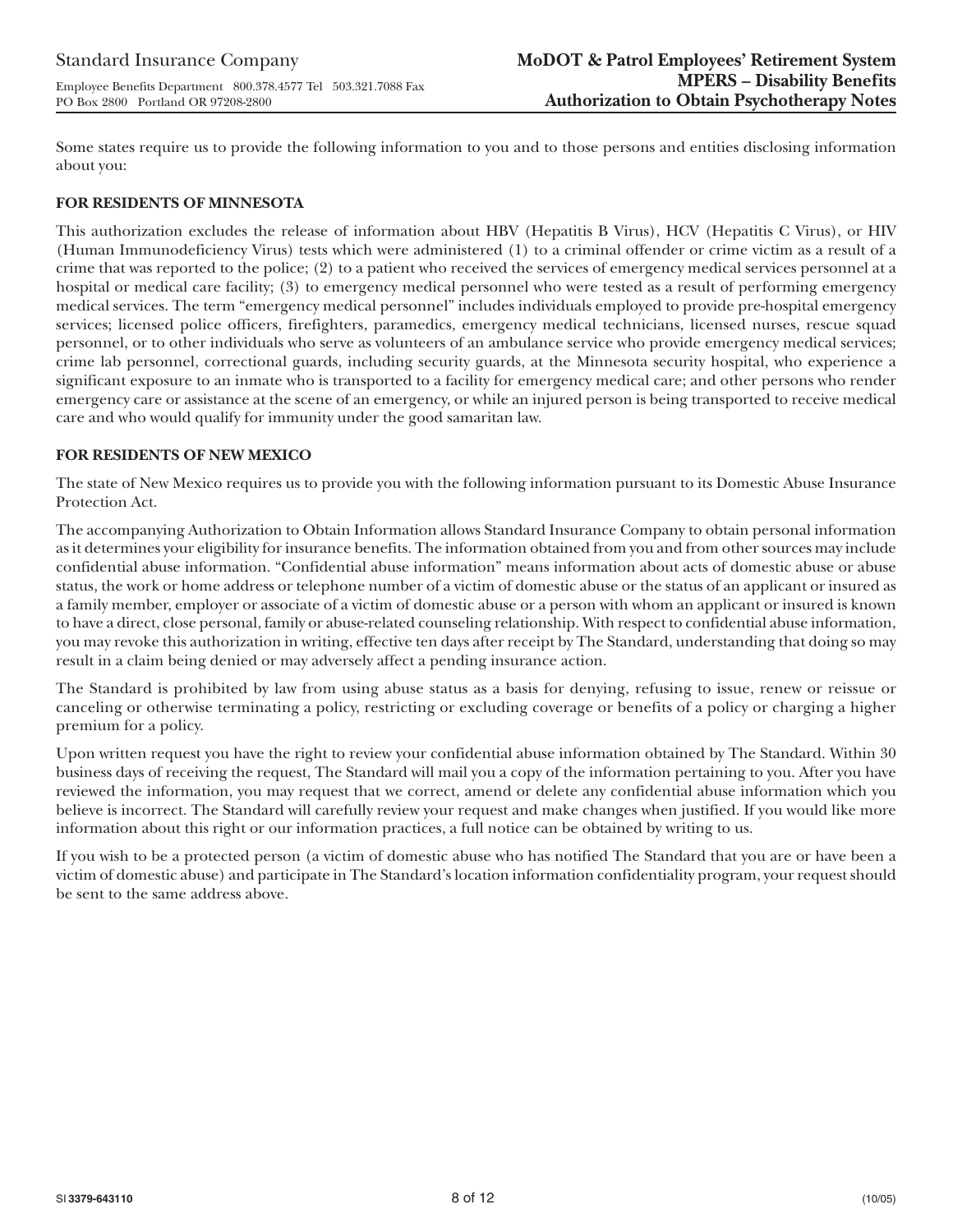## **PART A. TO BE COMPLETED BY CLAIMANT**

| Other Names Used: Names and Secretary and Secretary and Secretary and Secretary and Secretary and Secretary and Secretary and Secretary and Secretary and Secretary and Secretary and Secretary and Secretary and Secretary an |                                                                                                                                                                                                                                                                                                                                                                                                                                                                     |
|--------------------------------------------------------------------------------------------------------------------------------------------------------------------------------------------------------------------------------|---------------------------------------------------------------------------------------------------------------------------------------------------------------------------------------------------------------------------------------------------------------------------------------------------------------------------------------------------------------------------------------------------------------------------------------------------------------------|
|                                                                                                                                                                                                                                |                                                                                                                                                                                                                                                                                                                                                                                                                                                                     |
|                                                                                                                                                                                                                                |                                                                                                                                                                                                                                                                                                                                                                                                                                                                     |
|                                                                                                                                                                                                                                | Occupation: Comparison: Comparison: Comparison: Comparison: Comparison: Comparison: Comparison: Comparison: COMPONICY No.: COMPONICY No.: COMPONICY No.: COMPONICY No.: COMPONICY No.: COMPONICY No.: COMPONICY No.: COMPONICY                                                                                                                                                                                                                                      |
|                                                                                                                                                                                                                                | The property of the control of the control of the control of the control of the control of the control of the control of the control of the control of the control of the control of the control of the control of the control                                                                                                                                                                                                                                      |
| PART B. TO BE COMPLETED BY PHYSICIAN                                                                                                                                                                                           |                                                                                                                                                                                                                                                                                                                                                                                                                                                                     |
| surgical reports, hospital admitting history, physician discharge summaries, chart notes, and narrative reports.                                                                                                               | <b>DEAR DOCTOR:</b> The purpose of this form is to help us determine whether the clinical condition of your patient is disabling. We need documentation<br>of functional impairment. Please include laboratory data and results of special tests (X-rays, CAT scan, EKG, etc.) Please attach copies of any pertinent<br>The patient is responsible for the completion of this form without expense to The Standard. Forms may be returned for unanswered questions. |
| <b>1. INFORMATION</b>                                                                                                                                                                                                          |                                                                                                                                                                                                                                                                                                                                                                                                                                                                     |
| Primary Diagnosis:                                                                                                                                                                                                             |                                                                                                                                                                                                                                                                                                                                                                                                                                                                     |
|                                                                                                                                                                                                                                |                                                                                                                                                                                                                                                                                                                                                                                                                                                                     |
| Other diagnoses and ICD Codes related to this claim.                                                                                                                                                                           |                                                                                                                                                                                                                                                                                                                                                                                                                                                                     |
|                                                                                                                                                                                                                                |                                                                                                                                                                                                                                                                                                                                                                                                                                                                     |
| Symptoms.                                                                                                                                                                                                                      |                                                                                                                                                                                                                                                                                                                                                                                                                                                                     |
|                                                                                                                                                                                                                                |                                                                                                                                                                                                                                                                                                                                                                                                                                                                     |
|                                                                                                                                                                                                                                | $\overline{\phantom{a}}$ BP $\overline{\phantom{a}}$<br><b>Pulse</b> 2004<br>Right arm<br>Left arm<br>Radial                                                                                                                                                                                                                                                                                                                                                        |
| Is condition primarily related to:                                                                                                                                                                                             |                                                                                                                                                                                                                                                                                                                                                                                                                                                                     |
| Patient's Employment<br>$\Box$ Yes<br>l I No<br>a.<br><b>Mental Disorder</b><br><b>Yes</b><br>$\Box$ No<br>b.<br>$\Box$ No<br>Alcohol or Drug Condition<br>$\Box$ Yes<br>C.<br>$\Box$ Yes $\Box$ No<br>d.<br>Pregnancy         | Dominant Hand<br>$\Box$ Left<br>$\Box$ Right                                                                                                                                                                                                                                                                                                                                                                                                                        |
| Para: 2000 Cravida: 2000 Cravida: 2000 Cravida: 2000 Cravida: 2000 Cravida: 2000 Cravida: 2000 Cravida: 2000 C                                                                                                                 | <b>Actual Delivery Date:</b>                                                                                                                                                                                                                                                                                                                                                                                                                                        |
|                                                                                                                                                                                                                                | $\Box$ Vaginal<br>Caesarean Section                                                                                                                                                                                                                                                                                                                                                                                                                                 |
| 2. HISTORY                                                                                                                                                                                                                     |                                                                                                                                                                                                                                                                                                                                                                                                                                                                     |
| If patient was referred to you, indicate by whom: ______________________________                                                                                                                                               |                                                                                                                                                                                                                                                                                                                                                                                                                                                                     |
| Has patient ever had same or similar condition?<br>  Yes<br>$\vert$ No                                                                                                                                                         |                                                                                                                                                                                                                                                                                                                                                                                                                                                                     |
|                                                                                                                                                                                                                                |                                                                                                                                                                                                                                                                                                                                                                                                                                                                     |
| <b>Nes</b><br>Do, or have, other conditions contributed to this condition?                                                                                                                                                     | $\Box$ No                                                                                                                                                                                                                                                                                                                                                                                                                                                           |
|                                                                                                                                                                                                                                |                                                                                                                                                                                                                                                                                                                                                                                                                                                                     |
|                                                                                                                                                                                                                                |                                                                                                                                                                                                                                                                                                                                                                                                                                                                     |
| Dates of subsequent treatment: example of the state of subsequent treatment:                                                                                                                                                   |                                                                                                                                                                                                                                                                                                                                                                                                                                                                     |
|                                                                                                                                                                                                                                |                                                                                                                                                                                                                                                                                                                                                                                                                                                                     |
|                                                                                                                                                                                                                                |                                                                                                                                                                                                                                                                                                                                                                                                                                                                     |
|                                                                                                                                                                                                                                |                                                                                                                                                                                                                                                                                                                                                                                                                                                                     |
|                                                                                                                                                                                                                                |                                                                                                                                                                                                                                                                                                                                                                                                                                                                     |
|                                                                                                                                                                                                                                |                                                                                                                                                                                                                                                                                                                                                                                                                                                                     |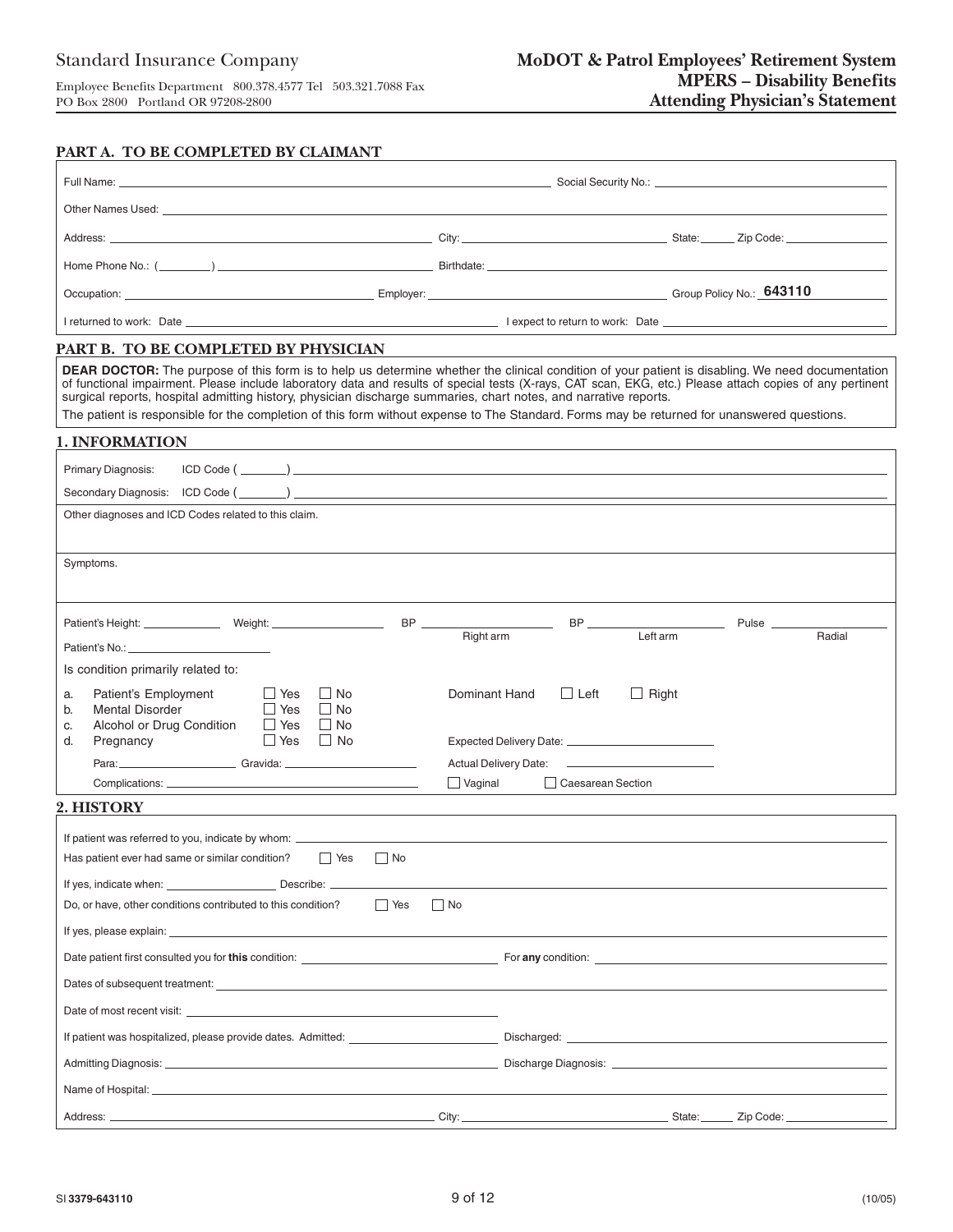| Claimant's Name:                                                                                                                                                                                                                                                                                                                                                                                          |                                                                                                                                    |              |          |  |  |  |  |
|-----------------------------------------------------------------------------------------------------------------------------------------------------------------------------------------------------------------------------------------------------------------------------------------------------------------------------------------------------------------------------------------------------------|------------------------------------------------------------------------------------------------------------------------------------|--------------|----------|--|--|--|--|
| 3. ASSESSMENT                                                                                                                                                                                                                                                                                                                                                                                             |                                                                                                                                    |              |          |  |  |  |  |
|                                                                                                                                                                                                                                                                                                                                                                                                           |                                                                                                                                    |              |          |  |  |  |  |
|                                                                                                                                                                                                                                                                                                                                                                                                           |                                                                                                                                    |              |          |  |  |  |  |
|                                                                                                                                                                                                                                                                                                                                                                                                           |                                                                                                                                    |              |          |  |  |  |  |
| Is the patient competent to manage insurance benefits?   Yes   No                                                                                                                                                                                                                                                                                                                                         | If no, is the patient competent to appoint someone to help manage the insurance benefits? $\Box$ Yes $\Box$ No                     |              |          |  |  |  |  |
| <b>4. TREATMENT</b>                                                                                                                                                                                                                                                                                                                                                                                       |                                                                                                                                    |              |          |  |  |  |  |
|                                                                                                                                                                                                                                                                                                                                                                                                           |                                                                                                                                    |              |          |  |  |  |  |
|                                                                                                                                                                                                                                                                                                                                                                                                           |                                                                                                                                    |              |          |  |  |  |  |
| List other treating or referring physicians. (Continue on separate page, if necessary.)                                                                                                                                                                                                                                                                                                                   |                                                                                                                                    |              |          |  |  |  |  |
| <b>NAME</b>                                                                                                                                                                                                                                                                                                                                                                                               | <b>ADDRESS</b>                                                                                                                     |              |          |  |  |  |  |
| 1.                                                                                                                                                                                                                                                                                                                                                                                                        |                                                                                                                                    |              |          |  |  |  |  |
| Phone No.                                                                                                                                                                                                                                                                                                                                                                                                 | City                                                                                                                               | <b>State</b> | Zip Code |  |  |  |  |
| 2.                                                                                                                                                                                                                                                                                                                                                                                                        |                                                                                                                                    |              |          |  |  |  |  |
| Phone No.                                                                                                                                                                                                                                                                                                                                                                                                 | City                                                                                                                               | <b>State</b> | Zip Code |  |  |  |  |
|                                                                                                                                                                                                                                                                                                                                                                                                           | What reasonable work or job site modifications could the employer make to assist the individual to return to work? Please specify: |              |          |  |  |  |  |
| Assessment and treatment are complicated by:<br>$\Box$<br>Malingering<br>Significant emotional or behavioral disorder such as: $\Box$ Depression $\Box$ Anxiety $\Box$ Hysteria (Check pertinent areas.)<br>⊔<br>□<br>Exaggeration, inconsistent findings, subjective complaints out of proportion to objective findings, bizarre or contradictory observations.<br>$\Box$<br>Other (please describe): __ |                                                                                                                                    |              |          |  |  |  |  |
| <b>5. PROGNOSIS</b>                                                                                                                                                                                                                                                                                                                                                                                       |                                                                                                                                    |              |          |  |  |  |  |
| Describe patient's condition since onset of symptoms: □ Recovered                                                                                                                                                                                                                                                                                                                                         | $\Box$ Improved<br>$\Box$ Unchanged<br>$\Box$ Regressed                                                                            |              |          |  |  |  |  |

| Describe patient's condition since onset of symptoms: $\Box$ Recovered $\Box$ Improved $\Box$ Unchanged $\Box$ Regressed<br>When do you expect a fundamental or marked change in patient's condition? $\Box$ Never $\Box$ Condition expected to regress<br>$\Box$ Condition expected to improve |
|-------------------------------------------------------------------------------------------------------------------------------------------------------------------------------------------------------------------------------------------------------------------------------------------------|
| or, Unable to determine, follow up in:<br>State anticipated date:<br>months                                                                                                                                                                                                                     |
| When do you anticipate the patient can return to work?<br>or, Unable to determine, because of: _                                                                                                                                                                                                |
| follow up in:<br>months                                                                                                                                                                                                                                                                         |
| Remarks:                                                                                                                                                                                                                                                                                        |

#### **Acknowledgement**

I hereby certify that the answers I have made to the foregoing questions are both complete and true to the best of my knowledge and belief. Some states require us to inform you that any person who, knowingly and with intent to injure, defraud or deceive an insurance company, or other person, files a statement containing false or misleading information concerning any fact material hereto commits a fraudulent insurance act which is subject to civil and/or criminal penalties, depending upon the state. Such actions may be deemed a felony and substantial fines may be imposed.

|                                                                      |                  | Date and the contract of the contract of the contract of the contract of the contract of the contract of the contract of the contract of the contract of the contract of the contract of the contract of the contract of the c |
|----------------------------------------------------------------------|------------------|--------------------------------------------------------------------------------------------------------------------------------------------------------------------------------------------------------------------------------|
|                                                                      |                  | <b>Specialty Specialty Specialty</b>                                                                                                                                                                                           |
| Address<br><u> 1989 - John Stone, amerikansk politiker (d. 1989)</u> | <b>City City</b> |                                                                                                                                                                                                                                |
|                                                                      | Phone No. ( )    | Fax No. $(\_\_)$                                                                                                                                                                                                               |
| Deturn to Ctondord Incurance Componies the oddress obous             |                  |                                                                                                                                                                                                                                |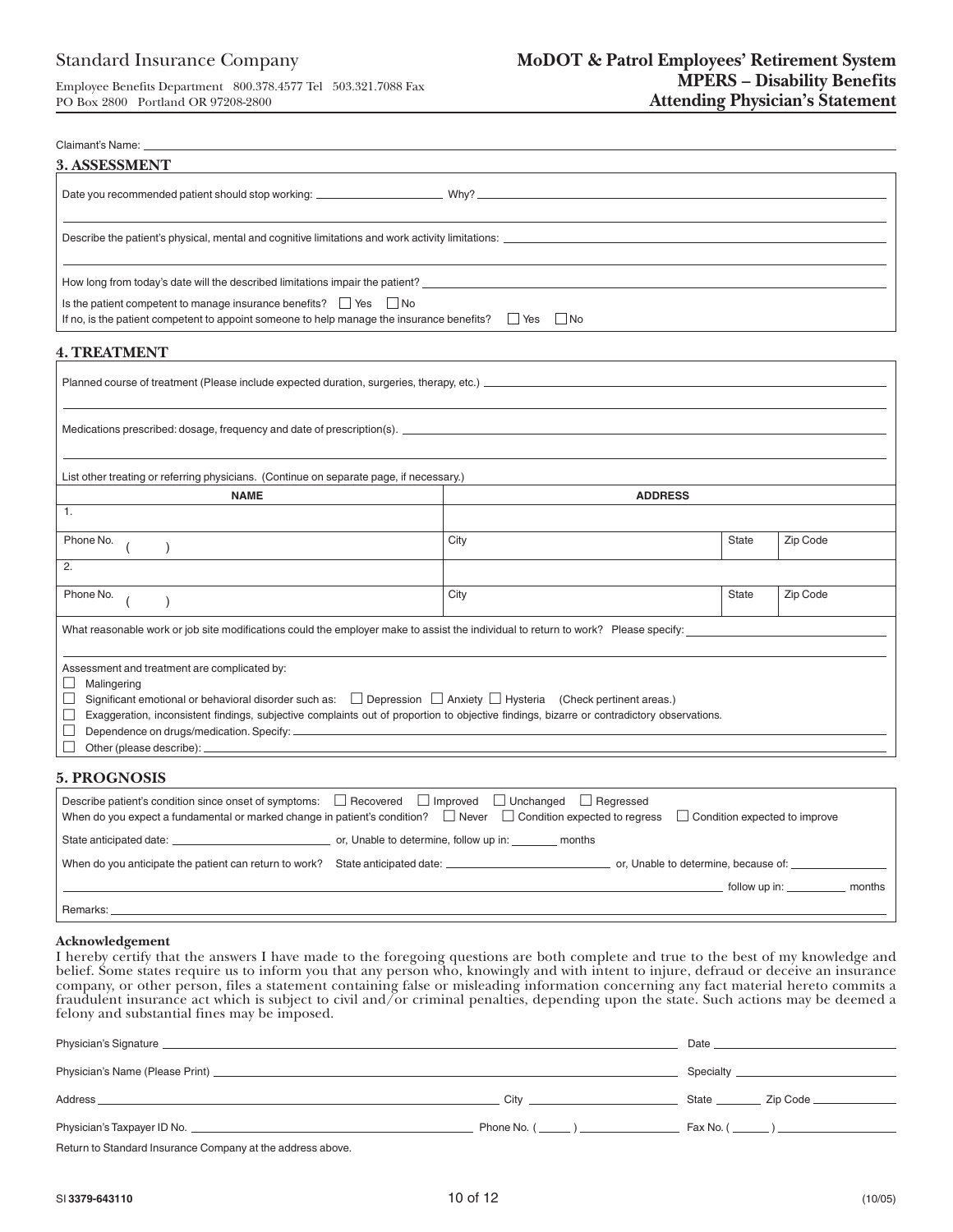# Standard Insurance Company

Employee Benefits Department 800.378.4577 Tel 503.321.7088 Fax PO Box 2800 Portland OR 97208-2800

| 1. EMPLOYEE                                                                                                                                                                                                                    |                             |                                                                             |                 |                |
|--------------------------------------------------------------------------------------------------------------------------------------------------------------------------------------------------------------------------------|-----------------------------|-----------------------------------------------------------------------------|-----------------|----------------|
| Name of Employee: example and the second contract of the second contract of the second contract of the second contract of the second contract of the second contract of the second contract of the second contract of the seco |                             |                                                                             |                 |                |
|                                                                                                                                                                                                                                |                             |                                                                             |                 |                |
|                                                                                                                                                                                                                                |                             |                                                                             |                 |                |
|                                                                                                                                                                                                                                |                             |                                                                             |                 |                |
|                                                                                                                                                                                                                                |                             |                                                                             |                 |                |
| <b>2. INFORMATION</b>                                                                                                                                                                                                          |                             |                                                                             |                 |                |
|                                                                                                                                                                                                                                |                             |                                                                             |                 |                |
| Was employee given a Disability Handbook (Certificate of Insurance)?                                                                                                                                                           | Yes                         | $\blacksquare$ Don't know<br>  No                                           |                 |                |
| Employee's Medical Insurance carrier: <b>MoDOT/MSHP Coventry</b>                                                                                                                                                               |                             |                                                                             |                 |                |
| Phone No.: (573) 751-2471                                                                                                                                                                                                      |                             |                                                                             |                 |                |
| Employee's status on date disability commenced:<br>Actively at Work? See Section 1989 No. If no, reason: Contract the Contract of the Contract of the Contract of Number of hours worked per week:                             |                             |                                                                             |                 |                |
| Last day of work before disability commenced: __________________________________                                                                                                                                               |                             |                                                                             |                 |                |
|                                                                                                                                                                                                                                |                             |                                                                             |                 |                |
| Is disability caused or contributed to by employment?                                                                                                                                                                          | No.<br>  Yes                | Undetermined                                                                |                 |                |
| Has employee filed a Workers' Compensation claim?                                                                                                                                                                              | $\Box$ Yes<br>$\Box$ No     | Don't know                                                                  |                 |                |
| Workers' Compensation Carrier Name: <b>MoDOT Risk Management</b> Claim #: Claim #: Claim #: Networkers' Compensation Carrier Name: Networker 2014                                                                              |                             |                                                                             |                 |                |
| Address: 105 West Capital Avenue, P.O. Box 270 City: Jefferson City State: MO Zip Code: 65101                                                                                                                                  |                             |                                                                             |                 |                |
| Phone No.: $(\_\_\_\_)$                                                                                                                                                                                                        |                             | Person to contact: Paula Evers 573-526-5597 ot Connie Humphrey 573-526-5200 |                 |                |
| Is employment now terminated? $\Box$ Yes $\Box$ No                                                                                                                                                                             | Reason                      |                                                                             |                 |                |
| $\Box$ Yes<br>Is employment scheduled for termination?                                                                                                                                                                         | $\Box$ No                   |                                                                             |                 |                |
| Reason: __                                                                                                                                                                                                                     |                             |                                                                             |                 |                |
|                                                                                                                                                                                                                                |                             |                                                                             |                 |                |
| <b>3. SALARY AT TIME OF DISABILITY</b> Please check only one box.                                                                                                                                                              |                             |                                                                             |                 |                |
| <b>Base Monthly Earnings</b><br>Monthly rate \$                                                                                                                                                                                |                             | <b>Base Weekly Earnings</b>                                                 |                 | Weekly rate \$ |
| Base Yearly Earnings<br>Annual rate \$                                                                                                                                                                                         |                             | <b>Base Hourly Earnings</b>                                                 |                 | Hourly rate \$ |
| Shift Differential<br>Cooperative Education Training Program (co-op)                                                                                                                                                           |                             |                                                                             |                 |                |
| Date of last increase:                                                                                                                                                                                                         | Earnings prior to increase: | \$<br>per                                                                   | Effective date: |                |

#### **4. COMPENSATION FOR PERIOD AFTER DISABILITY**

| Type                                  | Last date through which paid or payable | Amount / Rate |
|---------------------------------------|-----------------------------------------|---------------|
| Sick Pay                              | N/A                                     |               |
| <b>Vacation Pay</b>                   | N/A                                     |               |
| Wages/Salary, earned after disability | N/A                                     |               |